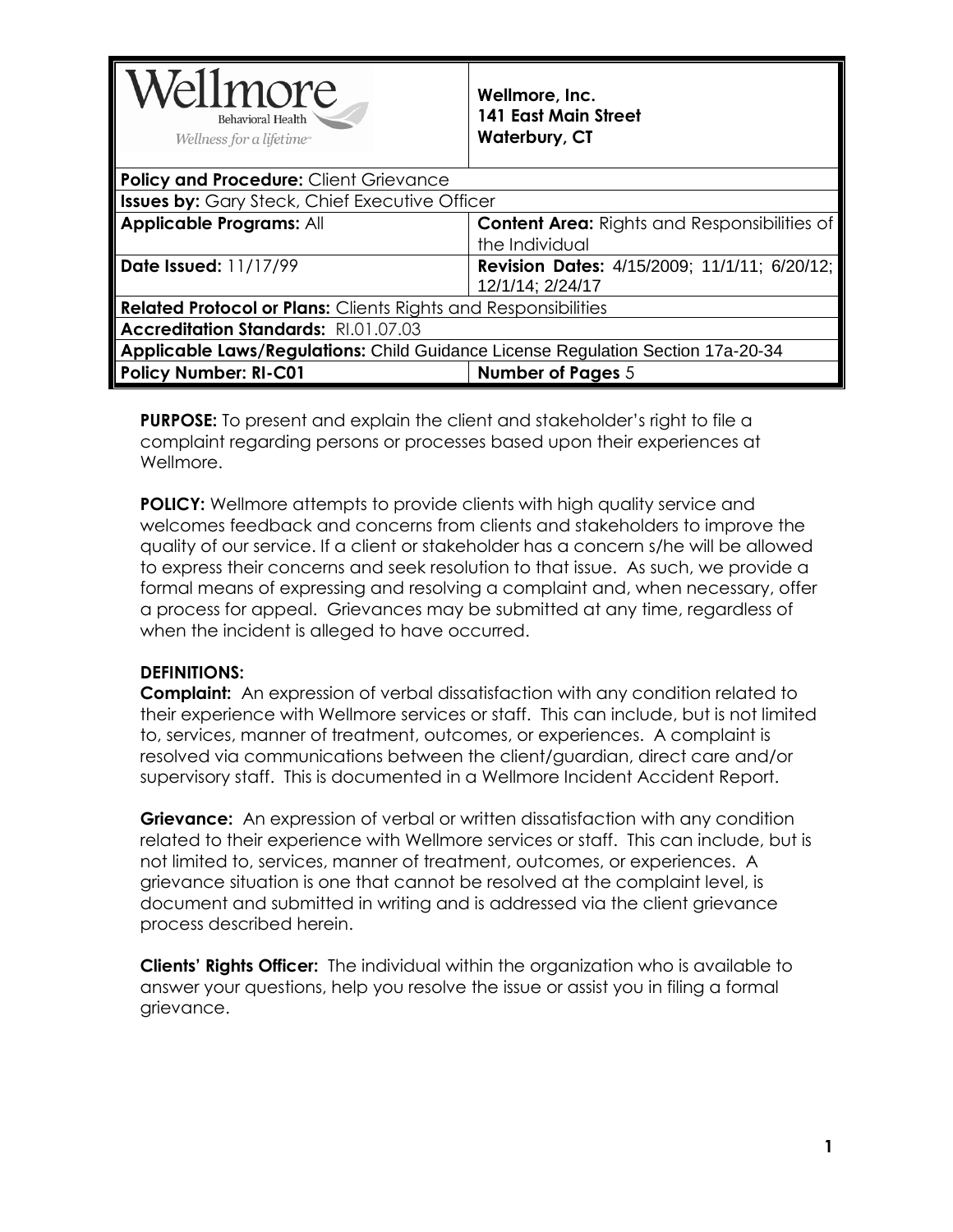| Wellmore<br>Behavioral Health<br>Wellness for a lifetime <sup>®</sup> | Wellmore, Inc.<br>141 East Main Street<br><b>Waterbury, CT</b>   |
|-----------------------------------------------------------------------|------------------------------------------------------------------|
| Policy and Procedure: Client Grievance                                |                                                                  |
| Date Issued: $11/17/99$                                               | Revision Dates: 4/15/2009; 11/1/11; 6/20/12;<br>12/1/14; 2/24/17 |
| Policy Number: RI-C01                                                 | <b>Number of Pages 5</b>                                         |

### **PROCEDURE:**

These provisions are confined to the use of agency channels and personnel. The decision of the Chief Executive Officer (CEO) is final except in cases where public funds may be supporting the service a client is complaining about. In such cases, an appeal may be made to the director of the appropriate public agency.

### **A. General Information and Access to the Policy and Procedure**

- 1) All clients and/or legal guardians (for child clients or adult clients under legal guardianship) will be presented with the Wellmore Client Grievance Policy and Procedure at admission. The client/guardian may ask questions regarding the policy or procedures and receive clarification as required by the presenting staff.
- 2) The client and/or her/his guardian will sign the Wellmore Consent form which indicates that he/she reviewed the policy and had the opportunity to discuss its content. This will appear electronically in the client's case record.
- 3) The client and/or her/his guardian will be provided a copy of the policy (in English or Spanish) upon request.
- 4) A synopsis of the Wellmore Client Grievance Policy and Procedure will be posted in English and Spanish at each Wellmore site.
- 5) Client Grievance forms will be available in English and Spanish at each Wellmore site upon request. If submitted, these will be scanned into the client record.
- 6) A client may file a complaint or submit a formal grievance regarding an allegation of sexual abuse or harassment without submitting it to or it being referred to the person who is the subject of such a complaint or grievance.
- 7) A complaint or grievance regarding an allegation of sexual abuse or harassment may be submitted at any time, regardless of when the incident is alleged to have occurred.
- 8) There will be no retaliation to any person filing a grievance. Under no circumstances will the grievance filing have any effect on the client's eligibility to receive services. The clients will continue to be provided with quality, uninterrupted services throughout the grievance resolution process.

# **B. Complaint Resolution**

- 1) The client/guardian should first discuss the grievance with his or her Wellmore service provider, or directly with the program manager.
- 2) If an agreement cannot be reached through this discussion the service provider should assist the client to proceed to the next step, which would be to contact the service provider's manager. If not one in the same, the manager will immediately notify the Director of the complaint.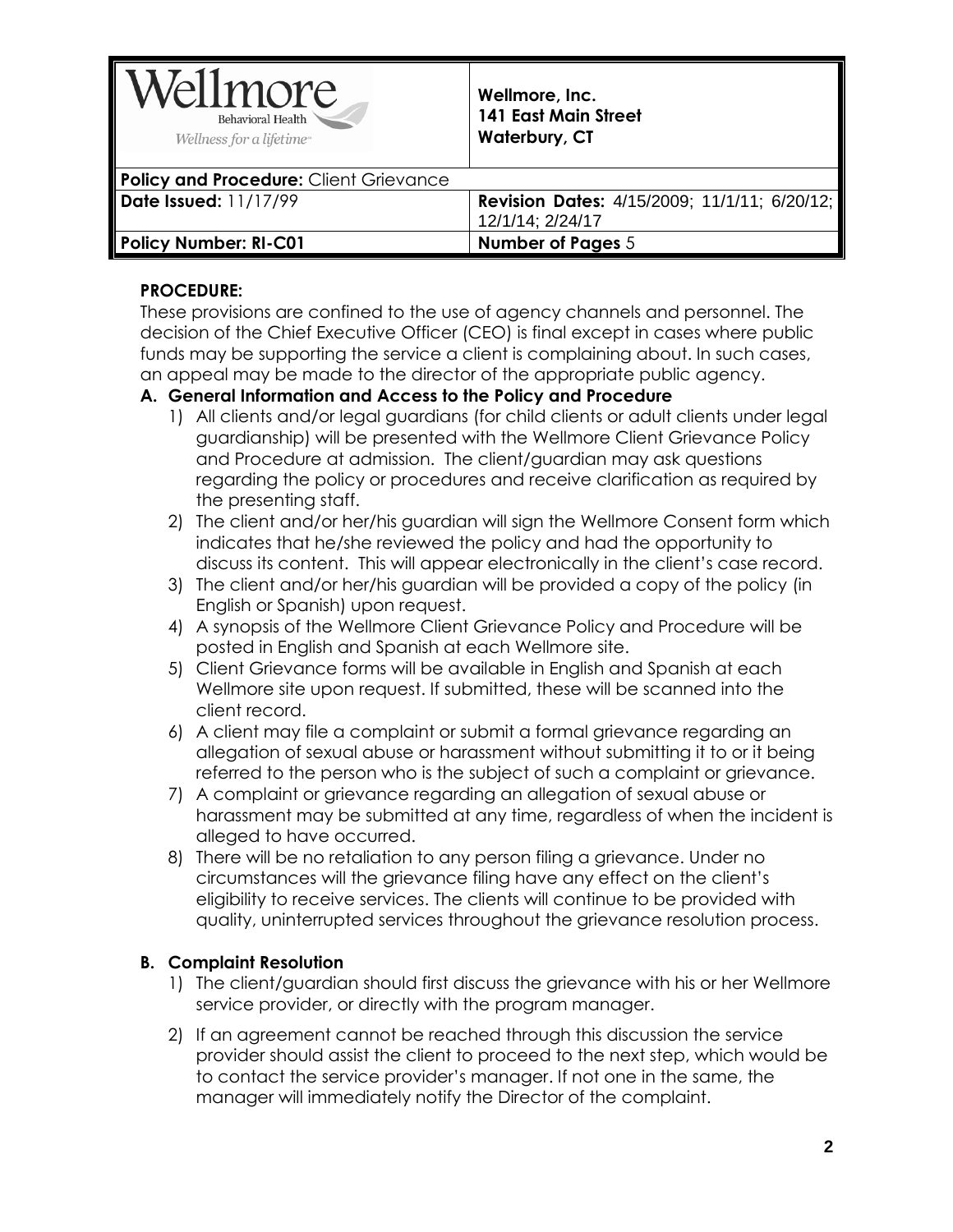| Wellmore<br>Behavioral Health<br>Wellness for a lifetime <sup>®</sup> | Wellmore, Inc.<br><b>141 East Main Street</b><br><b>Waterbury, CT</b> |
|-----------------------------------------------------------------------|-----------------------------------------------------------------------|
| Policy and Procedure: Client Grievance                                |                                                                       |
| Date Issued: $11/17/99$                                               | Revision Dates: 4/15/2009; 11/1/11; 6/20/12;                          |
|                                                                       | 12/1/14; 2/24/17                                                      |
| Policy Number: RI-C01                                                 | <b>Number of Pages 5</b>                                              |

- 3) The manager of the program about which the compliant is received must follow up directly with the complainant **within 5 working days** of being notified
- 4) The manager must document the receipt of the complaint within 24 hours of its receipt, in the Wellmore Incident/Accident Report (IAR) database. If a mutually agreed upon resolution cannot be reached by the manager, this should be documented in the IAR and forward the compliant onto the Vice President for that division.

#### **C. Emergency Grievance**

- 1) In the case of a situation in which the client may be subject to a immanent, substantial risk of harm, an emergency grievance may be filed by way of a personal or phone contact made to the Clients Rights Officer or the division Vice President.
- 2) In case of such a grievance immediate action will be taken to ensure the safety of the client while the grievance process occurs and the Vice President will commence with the process in not longer than 48 hours of notification.

#### **D. Grievance Process**

- 1) If the issues cannot be resolved at the level of the manager then the client, parent/guardian, other family member or stakeholder has the right to begin a formal, grievance process.
- 2) Grievances can be filed with a Grievance Form, a letter or a phone call to the appropriate Vice President. Client advocacy services will be available in both English and Spanish by contacting the Clients' Rights Officer.
- 3) The client may complete a Grievance form independently or s/he may ask a Wellmore staff member, the Clients' Rights Officer or another adult to fill out the Grievance Form or letter on her/his behalf.
- 4) If the client chooses to send a letter, s/he will need to include his/her name, how to best contact her/him, the nature of the grievance, and his/her requested resolution. S/he may ask a Wellmore staff member, the Clients' Rights Officer or another or another adult to complete such a letter on her/his behalf. Letters are to be sent to the appropriate Vice President.
- 5) Alternately, the client may choose file a formal grievance by way of a phone call. In this case s/he must contact the Clients' Rights Officer and agree to have him/her complete a grievance form on her/his behalf.
- 6) A child client, who wishes to file a grievance without their parent or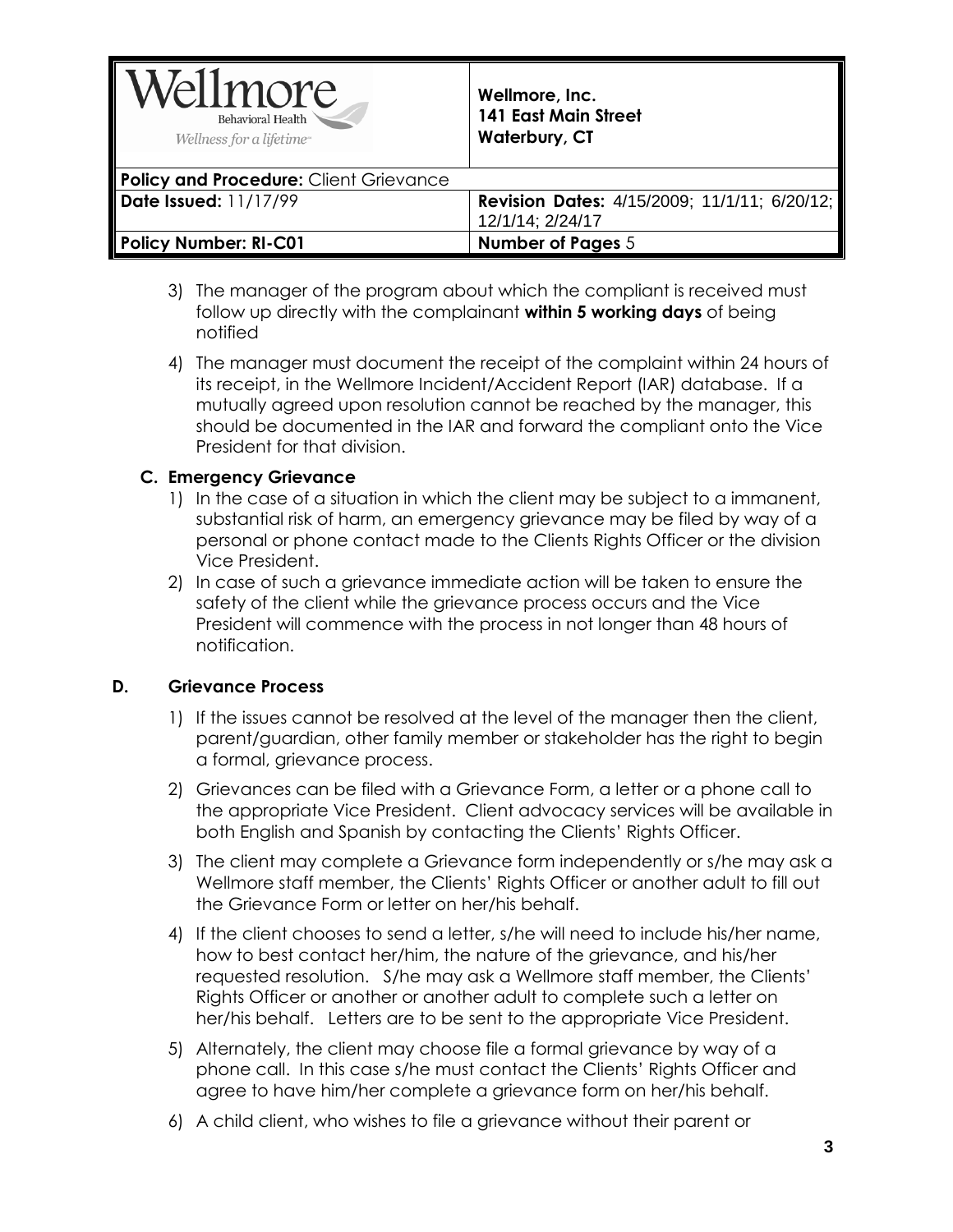| Wellmore<br>Behavioral Health<br>Wellness for a lifetime <sup>®</sup> | Wellmore, Inc.<br><b>141 East Main Street</b><br>Waterbury, CT |
|-----------------------------------------------------------------------|----------------------------------------------------------------|
| Policy and Procedure: Client Grievance                                |                                                                |
| Date Issued: 11/17/99                                                 | <b>Revision Dates: 4/15/2009; 11/1/11; 6/20/12;</b>            |
|                                                                       | 12/1/14; 2/24/17                                               |
| Policy Number: RI-C01                                                 | <b>Number of Pages 5</b>                                       |

guardian's help, may ask an adult to complete a grievance form or letter. Older children may complete the grievance form independently.

- 7) Upon receipt of the grievance document, the Vice President will notify the program manager involved that a formal grievance has been filed.
- 8) The Vice President will send a letter or call the client **within five (5) working days** of the receipt of the written grievance to confirm that it has been received. This must be documented.
- 9) The Vice President complete all action on the grievance **within ten (10) working days** from the date (stamped) s/he received the grievance. This includes conducting all necessary interviews, review of documents and other actions as necessary and the written response to the client. Each will action will be documented.
- 10) The Vice President will prepare the written decision to the client that will include steps taken to investigate the grievance and proposed resolution. The written response will also include information about the client's right to appeal. The response will be rendered **within ten (10) working days** from the date the grievance was received (and date stamped) by Wellmore**.**

# **E. Appeal Process**

- 1) A client may appeal the Vice President's decision and request additional consideration of his/her grievance from Wellmore's Chief Clinical Executive Officer (CEO).
- 2) The request for appeal must be in writing and post marked **within ten (10) working days** from the date of the previous decision letter. Clients may request that another individual of the client's choice complete the appeal letter on the client's behalf. The client may request an additional five (5) working days in which in which to submit the appeal. The request for this extension must be addressed to the CEO.
- 3) The CEO will follow the same process (C 7) through 10) as above).
- 4) The decision of the CEO is final except in cases where public funds may be supporting the service a client is complaining about. In such cases, an appeal may be made to that public agency.

#### **F. Data Maintenance: Summary Reports of Client/Stakeholder Grievances**

1) All documentation produced as part of the grievance process will be forwarded to the Director of Systems Operations to be kept in a locked file.